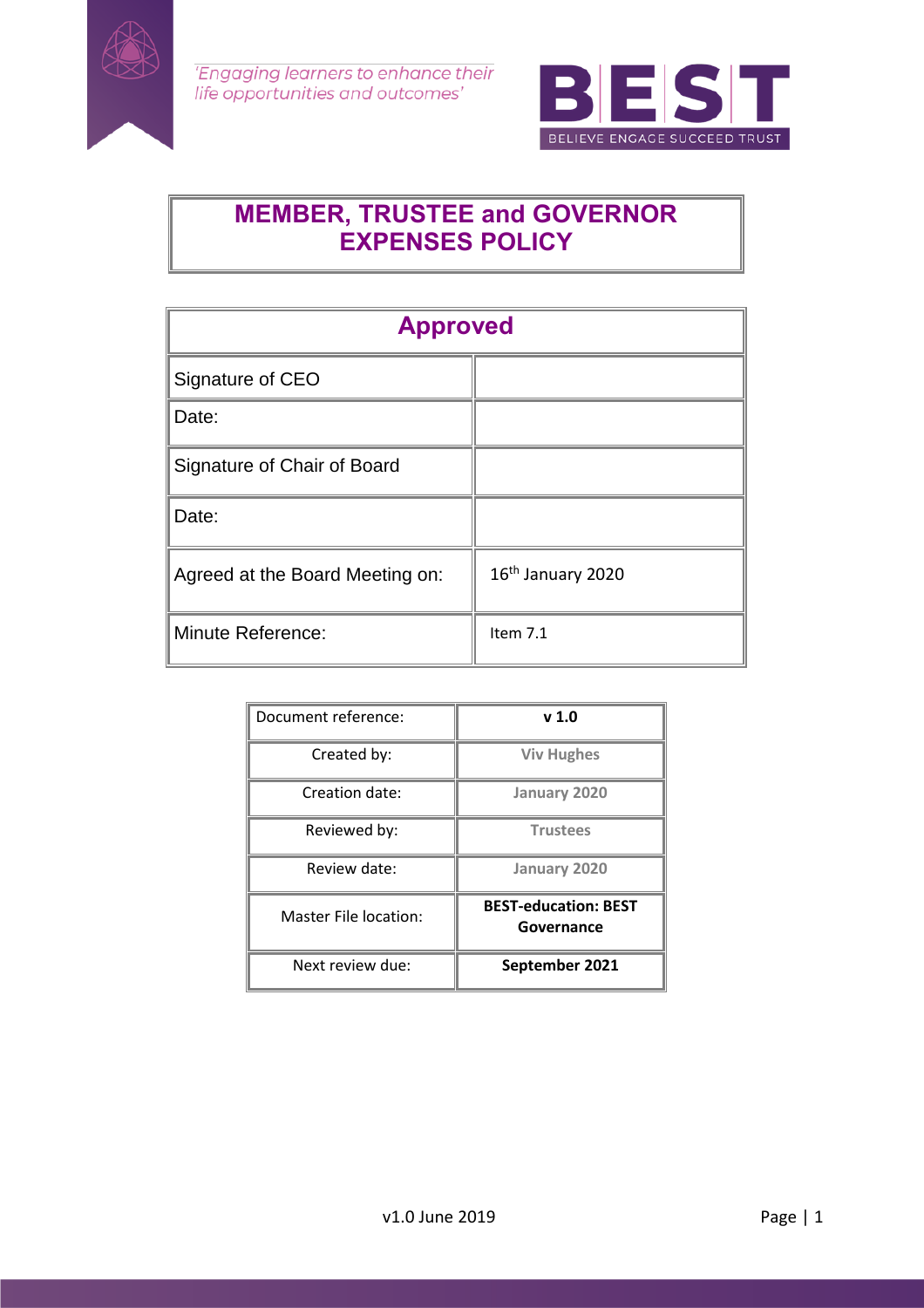## **CONTENTS**

| 3.3.1 |  |
|-------|--|
| 3.3.2 |  |
| 3.3.3 |  |
| 3.3.4 |  |
| 3.3.5 |  |
| 3.3.6 |  |
|       |  |
|       |  |
|       |  |
|       |  |
|       |  |
|       |  |
|       |  |
|       |  |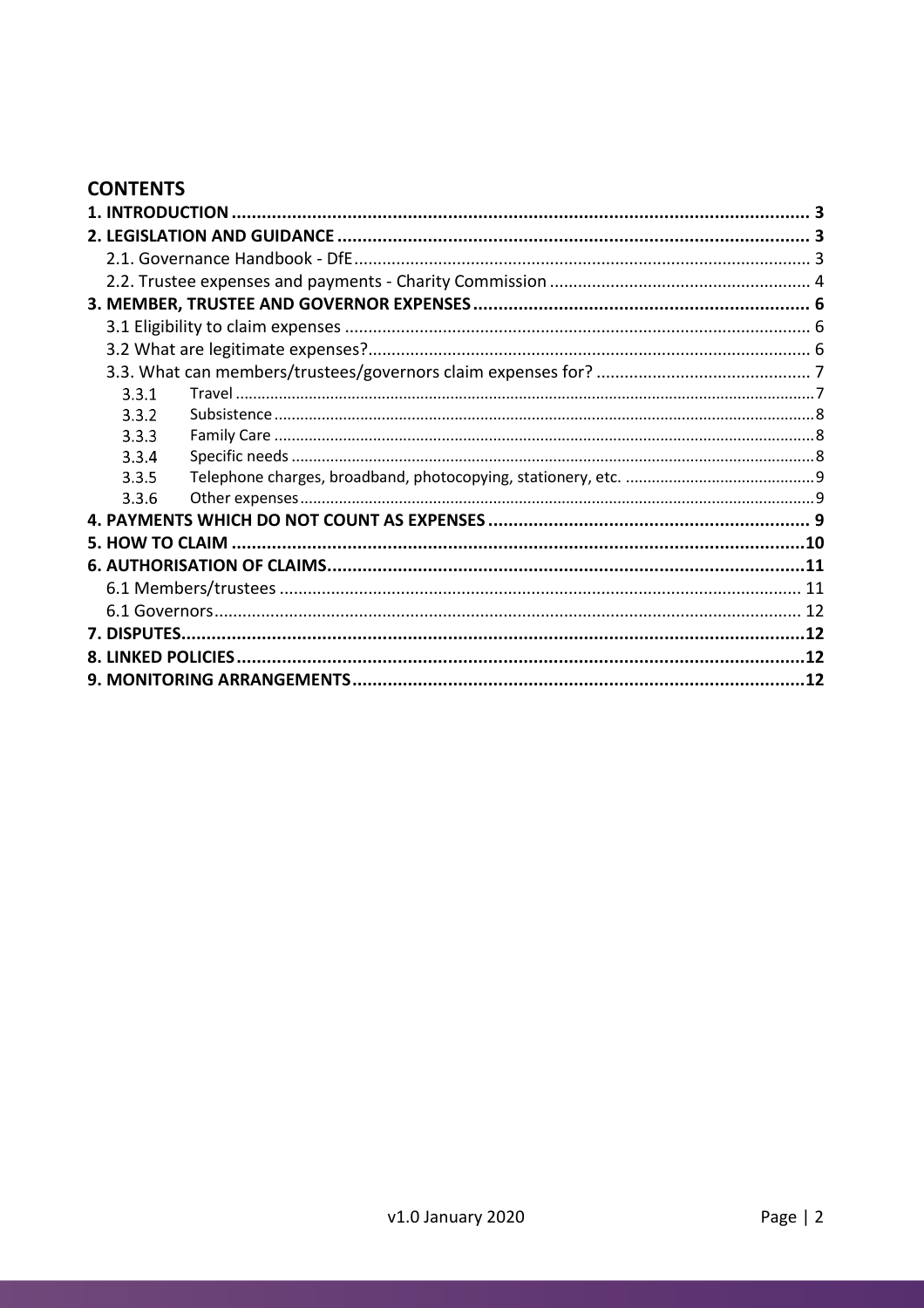## <span id="page-2-0"></span>**1. INTRODUCTION**

The Believe Engage Succeed Trust is dedicated to good practice and ensuring equality through trust and school processes.

The governance of MATs and schools in England is deeply rooted in the principle of voluntary service. Academies have the opportunity to decide whether they wish to pay expenses to members, trustees and governors. BEST believes that no member, trustee or governor should be out-of-pocket in respect to carrying out their duties on behalf of the trust or one of its schools. Therefore, the payment of expenses for members, trustees and governors is important in ensuring equality for all members of the trust community.

The trust board has decided to reimburse reasonable expenses from the trust or school budget to cover costs that members/trustees/governors necessarily incur through carrying out their duties. BEST encourages all members, trustees and governors to submit claims for reasonable expenses incurred whilst carrying out their duties.

This policy sets out the terms on which such expenses will be reimbursed. By adopting this policy, BEST will ensure that no member of the community is prevented from becoming a member/trustee/governor on the grounds of cost.

## <span id="page-2-1"></span>**2. LEGISLATION AND GUIDANCE**

This policy is consistent with the relevant legislation and guidance, including, but not limited to, the following:

- $\triangleright$  DfE 'Governance handbook' (2019) and its successors.
- $\triangleright$  The Charity Commission (2012 new format February 2017) Guidance 'Trustee expenses and payments' and its successors.

## <span id="page-2-2"></span>2.1. Governance Handbook - DfE

The DfE Governance Handbook (2019)<sup>1</sup> includes the following paragraphs which explain the legislation as it applies to academies and also provides some guidance.

## *Academy trusts*

*57. Academy trusts are exempt charities, and must have charitable purposes and apply these for public benefit. Trustees are, therefore, charity trustees of an exempt charity and have the same general duties and responsibilities as trustees of other charities and, as such, must comply with Charity Law. This means that they can only receive payment for carrying out Trustee duties if this payment is specifically allowed by the academy's governing document or has express authorisation from the Charity Commission. For academies, this power is not in the department's model Articles of Association and any change to allow payment to trustees would need Charity Commission authorisation.*

*58. The Charity Commission will only authorise amendments to allow payment to academy Trustees where it has been clearly shown to be in the charity's interests. They will consider issues like the reasons for payment, whether conflicts of interests are managed appropriately, whether the Principal Regulator (for academies this is the* 

 $\overline{a}$ <sup>1</sup>[https://assets.publishing.service.gov.uk/government/uploads/system/uploads/attachment\\_data/file/788234/gover](https://assets.publishing.service.gov.uk/government/uploads/system/uploads/attachment_data/file/788234/governance_handbook_2019.pdf) [nance\\_handbook\\_2019.pdf](https://assets.publishing.service.gov.uk/government/uploads/system/uploads/attachment_data/file/788234/governance_handbook_2019.pdf)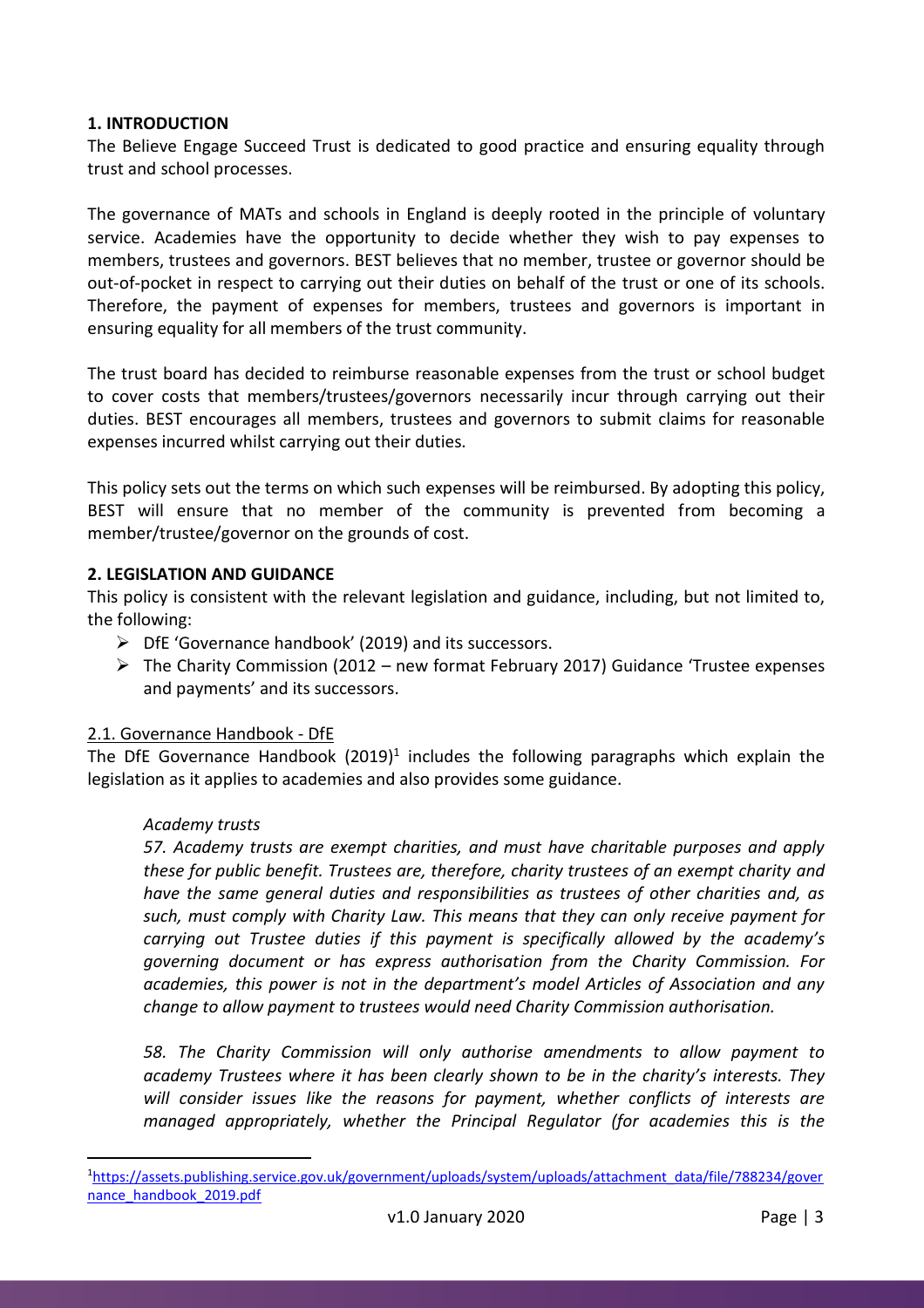*Secretary of State for Education) is agreeable and whether payment of any Trustees is in the longer-term interests of the charity.*

*59. The people who sit on committees, including any LGBs in a MAT, are not Charity Trustees unless they also sit on the MAT board. That means that the charity law restrictions on payment to Trustees do not apply to them.*

*60. However, the government expects voluntary service to remain normal practice for*  LGBs and other committees. The legality of paying people that sit on them does not *remove academy trusts' duty under charity law to act only in the interests of their charitable objectives. Any academy trust considering paying people to sit on their LGBs or other committees should review very carefully, whether this is in the best interest of the trust and whether this would be an appropriate use of public funds. Our expectation is that any payment would most likely be for a time limited period, for example in relation to bringing in highly skilled individuals to oversee the turnaround of an underperforming academy. MATs must also ensure that they manage any conflicts of interest in accordance with their trust's Articles of Association.*

*65. Boards in academies are free to determine their own policy on the payment of allowances and expenses, in line with their Articles.*

## <span id="page-3-0"></span>2.2. Trustee expenses and payments - Charity Commission

The Charity Commission's Trustee expenses and payments<sup>2</sup> document provides the following very helpful key points:

## *1. Key points about expenses and trustee payments*

 $\overline{a}$ 

*This section summarises the main points for charity trustees to consider. They are based on a mixture of case law, charity law, and good practice, and are covered in more detail in the guidance.*

- *The concept of unpaid trusteeship has been one of the defining characteristics of the charitable sector, contributing greatly to public confidence in charities.*
- *The basic principle is that trustees must not put themselves in a position where their personal interests conflict with their duty to act in the interests of the charity unless authorised to do so.*
- *However, trustees are entitled to have their expenses met from the funds of the charity. Expenses can include a wide range of costs including, for example, travel and other costs of attending meetings, specific telephone and broadband charges, travelling on trustee business, and providing childcare or care of other dependants while attending to trustee business.*
- *Charities can pay some of their trustees for the supply of services. The power to do this, and the conditions attached to using it, were introduced by the Charities Act 2006 as a*

<sup>2</sup>[https://assets.publishing.service.gov.uk/government/uploads/system/uploads/attachment\\_data/file/855414/Trust](https://assets.publishing.service.gov.uk/government/uploads/system/uploads/attachment_data/file/855414/Trustee_expenses_and_payments_CC11_v2.pdf) [ee\\_expenses\\_and\\_payments\\_CC11\\_v2.pdf](https://assets.publishing.service.gov.uk/government/uploads/system/uploads/attachment_data/file/855414/Trustee_expenses_and_payments_CC11_v2.pdf)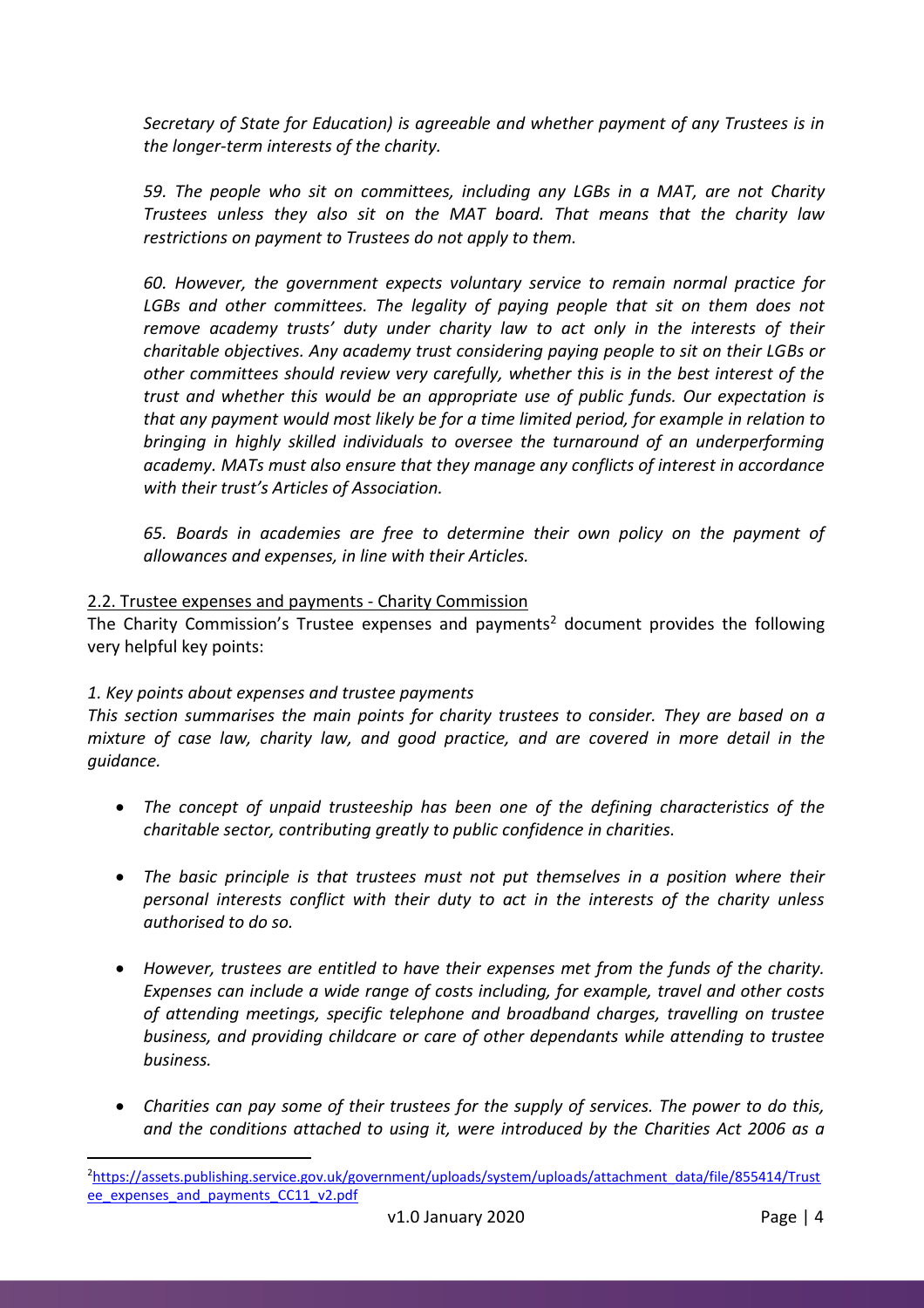*change to the Charities Act 1993 (now replaced by the Charities Act 2011). The power is summarised in this guidance. The power cannot be used if the governing document prohibits this type of payment.*

- *A charity trustee may only be paid for serving as a trustee where this is clearly in the interests of the charity and provides a significant and clear advantage over all other options. There is no general power in law for this type of payment - a charity would need a specific authority which may be found in its governing document, or be provided by the Charity Commission, or, more rarely, the courts.*
- *Where a charity proposes to employ a trustee in some other role, or where a charity wishes to compensate a trustee for loss of earnings to enable them to attend meetings during working hours, it must firstly ensure that it has the necessary authority. If it is not provided by the governing document, the charity will need to approach the commission or the courts.*
- *In any case where a charity wishes to make a payment, but has no clear power to do so, the trustee board must apply to the commission for authority before the payment is made.*
- *Properly assessing any potential risks and managing conflicts of interest are important factors when a charity is proposing to pay trustees. Trustee boards should be open and transparent about their decision to pay, and be prepared to justify it if publicly challenged. For all charities, disclosing such payments in the charity accounts in accordance with Charity SORP guidelines is not only a legal requirement for companies and larger charities but will help charities of all sizes dispel any perception that payments might have been made in secret.*
- *Charities should have clearly defined procedures for identifying and managing conflicts of interest. Ideally, these procedures should be set out in the charity's governing document.*
- *As good practice, a trustee board should regularly review the performance of each trustee (including the chair). This is particularly important where a trustee is receiving a payment from the charity.*
- *Ensuring that the opportunity to be a trustee is open to all is one of the keys to achieving strong, effective boards of trustees. Clear policies on payment of expenses can help with this. Other forms of payment, including compensating individuals for loss of earnings, can also be used as a tool to attract promising candidates who might otherwise be unable to afford to serve.*
- *if a trustee board is considering whether to make a payment to a trustee (as opposed to reimbursement of expenses) there are six key factors to consider:*
	- *who will receive the payment - will it be a trustee, or a person or business connected with a trustee?*
	- *what is the payment expected to cover?*
	- *is the payment clearly in the best interests of the charity?*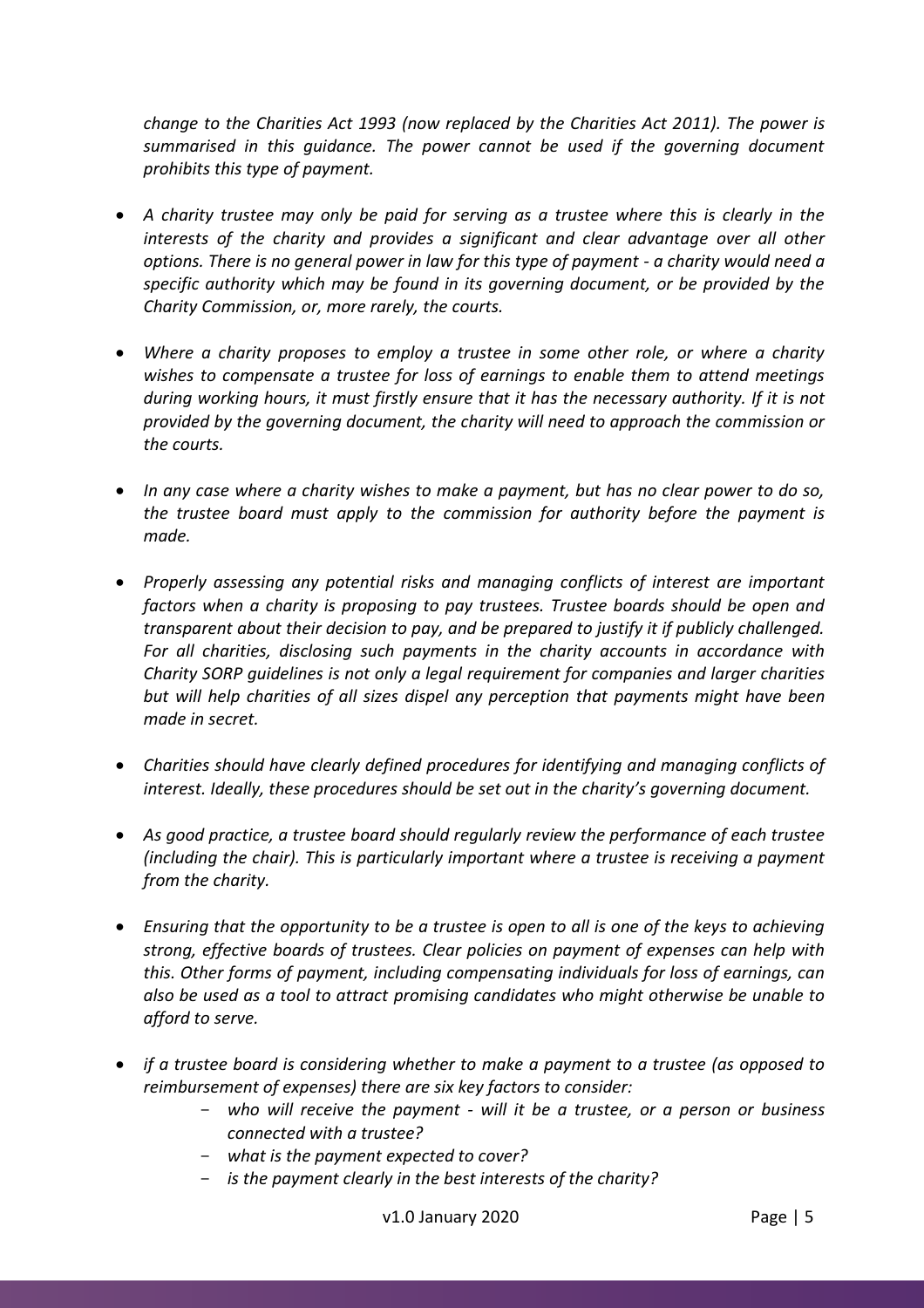- *is there a legal authority for it?*
- *what conditions must be met if the payment is to be made?*
- *how will any conflict of interest be managed?*

*The guidance on trustee expenses and payments applies equally to charity trustees and persons or businesses connected with them.*

Whilst the above key points are specifically for trustees, their principals are good practice and this policy adopts these for members and governors too.

This policy complies with BEST's funding agreement and articles of association.

## <span id="page-5-0"></span>**3. MEMBER, TRUSTEE AND GOVERNOR EXPENSES**

## <span id="page-5-1"></span>3.1 Eligibility to claim expenses

Charity Commission guidance provides that expenses are refunds by a trust of legitimate payments which a trustee has had to meet personally in order to carry out his or her trustee duties. In the context of this policy, the reimbursement of legitimate expenses shall be held to apply for the members of the trust in the carrying out of their duties as set out in the Articles of Association. This policy has also extended this principal to apply to the LGB/SIB governors.

Members, trustees, and LGB/SIB governors of each trust school may claim reimbursement of expenditure solely to enable them to perform their duties.

All members, trustees and LGB/SIB governors of BEST shall be treated equally and are eligible to claim expenses. Members, trustees and governors can only claim allowances for attendance at meetings, if they are recorded in the minutes as having attended that meeting.

Any reasonable costs that allow members, trustees and governors to carry out their duties can be classed as legitimate expenses – see section 3. and 4. for details. So long as the trust only reimburses the person for the actual cost or expense, the payment is not taxable.

Please note that the CEO, though an ex-officio trustee, will be subject to their school's Staff Expenses Policy.

As a national charitable company, it is important that members, trustees and governors are mindful of the potential costs of expenses incurred on the trust, and as such act responsibly when selecting expense options. The policy applies equally to all members/trustees/governors but it is for each individual to choose whether or not to claim.

## <span id="page-5-2"></span>3.2 What are legitimate expenses?

For the purpose of this policy, "expenses" are refunds paid to members/trustees/governors to cover the costs incurred whilst fulfilling their governance duties for the trust.

Allowances of properly incurred expenses are not a payment to members/trustees/governors for their services, nor do they count towards any kind of personal benefit.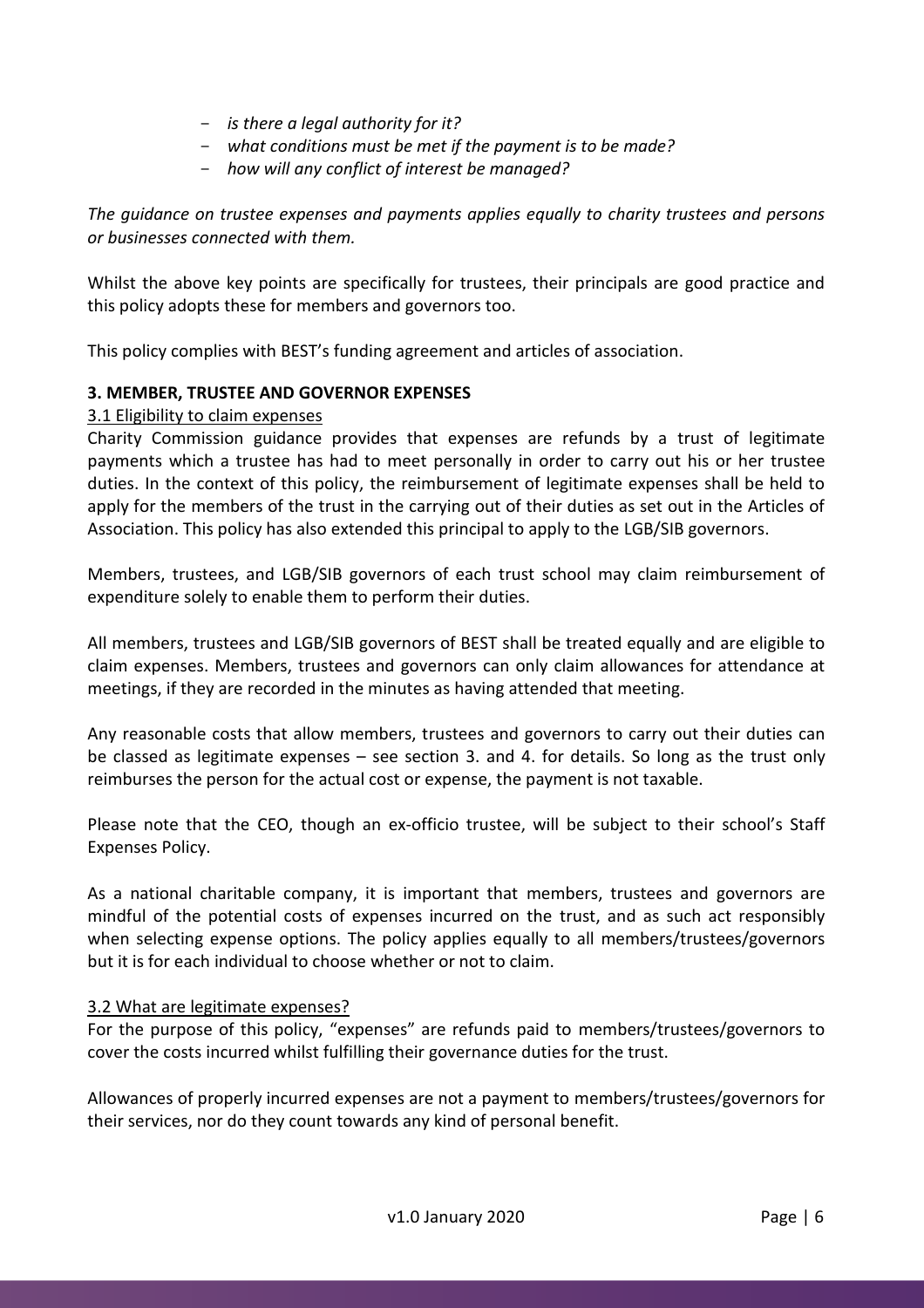## <span id="page-6-0"></span>3.3. What can members/trustees/governors claim expenses for?

Members, trustees and governors, like staff, may claim reasonable expenses for travel and other expenses necessarily incurred to enable the person to perform any BEST governance duty. BEST expects that claims will only be made for expenses that would leave a person out-of-pocket compared with their routine personal expenditure.

Members/trustees/governors of BEST are permitted to claim expenses for:

## <span id="page-6-1"></span>3.3.1 Travel

The nature of the travel must be related to the work of the board of trustees/LGB/SIB, e.g. trustee meetings, training courses.

## Public Transport

- Costs incurred for ordinary, second class or any cheaper fare available plus any expenditure incurred for seat reservations or similar supplements. In exceptional circumstances claims for public transport at other than a second class fare may be made but must be accompanied by an explanatory note.
- If travel by train is required, the cheapest available ticket consistent with the timings of the activity for which you are attending should be purchased. If eligible, members/trustees/governors should use Senior Railcards or any other discount card that they are entitled to.
- If a higher grade train travel ticket is purchased, BEST will only reimburse you for the standard rate for the equivalent journey. Members/trustees/governors should seek authorisation from the chair of the board or LGB/SIB in advance of travel, if their journey necessitates a higher tariff to be purchased.

Taxi

 Taxis should only be used where there is no public transport alternative or where it may be dangerous to use public transport (e.g. late at night) or the business is urgent i.e. to meet a submission or meeting deadline. In which case, the fare plus a reasonable gratuity may be claimed, but the claim must be accompanied by a receipt. In all other cases or where no receipt is provided, reimbursement will be made on the cost of the journey by public transport.

• In all cases, the upper limit for taxis travel that BEST will reimburse is £25 per journey.

Car

- The Trust encourages use of means of transport other than private motor vehicles and in the spirit of this, the scheme does not seek to encourage their use. It is recognised that individual circumstances, the nature of the journey, travel times etc. may make use of a private motor vehicle the only viable option. Sharing of vehicles, whenever practical, is encouraged.
- In order for an expense claim for the use of a private vehicle to be eligible:
	- the vehicle must have a current Road Fund Licence, a current MOT certificate where appropriate and be maintained in a roadworthy condition,
	- the driver must hold a valid driving licence for this category of vehicle,
	- the driver must have confirmed with their insurance company that use in connection with member/trustee/governor duties is fully covered by their insurance.
	- on request from the trust or one of the trust's schools, the driver must provide all of the above documentation to validate the private vehicle's use and eligibility.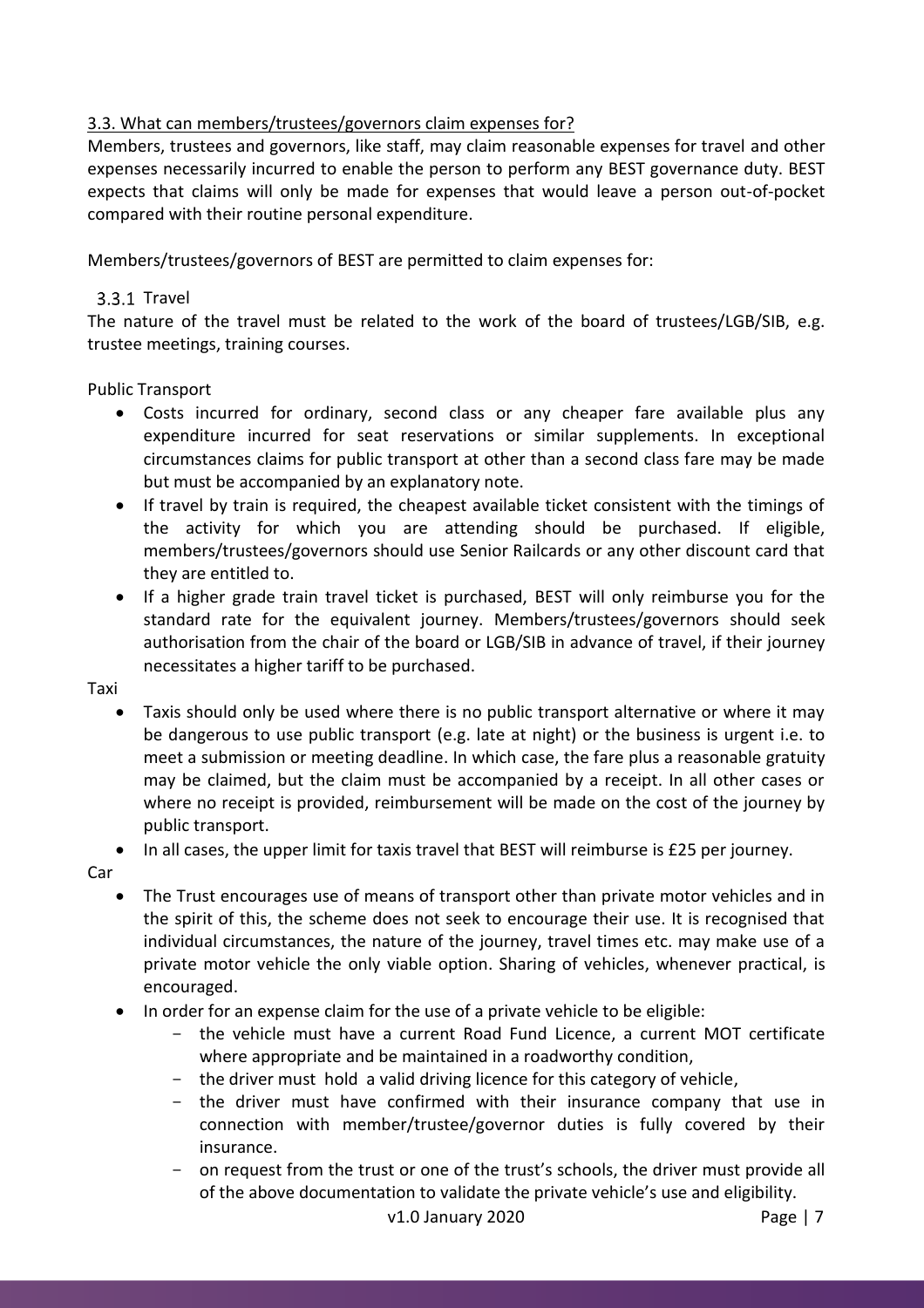- Claims for expenses may be made for travel between the member's/trustee's/governor's household and a trust school or the trust's central administration office in their own personal transport i.e. car, motorcycle or bicycle.
- The rate per mile is the approved rate set out by HMRC at the time the expense is incurred. This rate is to be paid regardless of the actual capacity of the vehicle.
- The mileage which can be claimed will be the number of miles from home to the venue, or the actual miles travelled on such occasions, whichever is the lesser figure. (For example, a member/trustee/governor travelling to a meeting at a school from his/her place of employment would claim the actual mileage, if that were a shorter distance than travelling from their home.) AA route planner or similar will be used to determine and verify mileage claimed.
- Mileage claims do not need to be supported by receipts. However, please bear in mind that it may be cheaper for BEST if you use public transport, even if travel by private vehicle is more convenient.
- The full cost of car parking and congestion charges where these have been necessary for attendance at a meeting of or on behalf of the trust/LGB/SIB. Where possible receipts should be obtained. The daily maximum is £15.
- Reimbursement of parking charges does not cover payment of parking fines.
- Car hire may be agreed in advance where it is considered to be more cost effective, e.g. where it enables more than one individual to travel together.

## <span id="page-7-0"></span>3.3.2 Subsistence

Member/trustee/governor duties are voluntary and therefore subsistence allowance would not normally be applicable or considered.

In exceptional circumstances, any claims for subsistence must be agreed with their justification by the chair of the board or the LGB/SIB prior to any expense being incurred. The chair of the board should agree his/her expenses with the chair of the Finance and Audit Committee. The chair of the LGB/SIB should agree his/her expenses with the chair of the Board.

## <span id="page-7-1"></span>3.3.3 Family Care

- Cost of care arrangements for a child or children for the period of time taken up by the meeting and a reasonable period of time to travel to and from the meeting.
- Cost of an elderly or dependant relative for the period of time taken up by the meeting and a reasonable period of time to travel to and from the meeting
- The allowance will be the actual expenses incurred or a maximum of £10 per hour.
- No payment will be allowable where the care of a child or dependent is being provided by an existing or former partner or by a responsible person who normally lives in the family home, as a member of the family.

## <span id="page-7-2"></span>3.3.4 Specific needs

- Members/trustees/governors may claim allowances for expenses, relating to specific needs incurred when carrying out approved duties.
- Extra costs incurred because they have a special need or English as a second language.
- The circumstances in which trustees/governors can claim expenses for specific needs may include: taxi fares, audio equipment or support from a signer, braille transcription, special transport for individuals with disabilities, etc.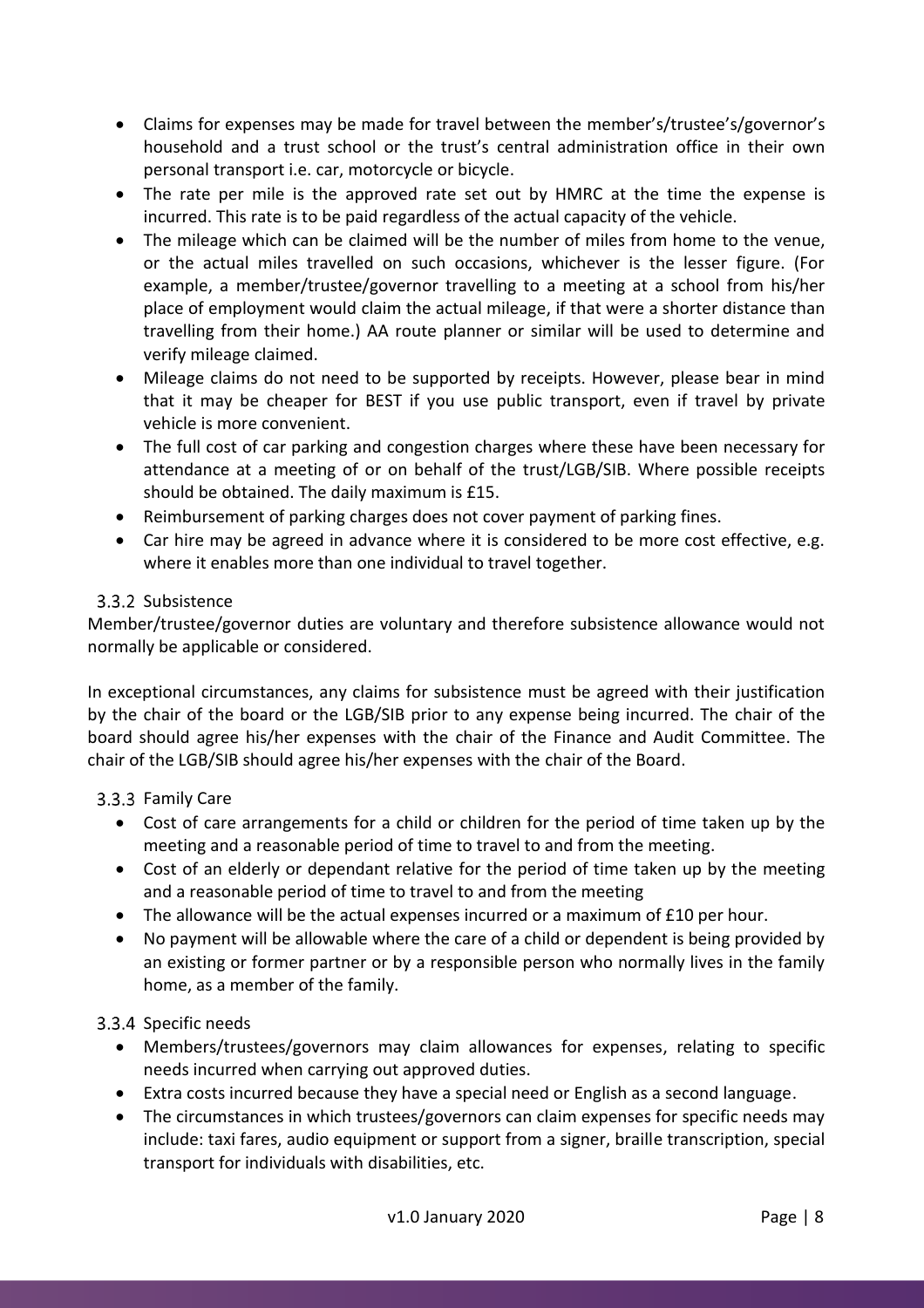<span id="page-8-0"></span>3.3.5 Telephone charges, broadband, photocopying, stationery, etc.

- No claim will be accepted normally for telephone charges, photocopying or printing, stationery including paper or postage, as all of the trust schools can supply all of this equipment and services to members, trustees and governors.
- BEST will not reimburse the cost of mobile phone contracts, landline rental or internet providers unless the chair of the board gives explicit authorisation of this.
- In exceptional circumstances and with prior consent from the chair of the trust board or chair of the LGB/SIB, claims for reimbursements accompanied by valid receipts can be made where a member/trustee/governor is unable to use a school's or the trust's central administration office facilities for any of the above.
- <span id="page-8-1"></span>3.3.6 Other expenses
	- Any expenditure not covered by the categories outlined in the paragraphs above should be discussed and agreed with the chair of the board (or the deputy chair in the instance of the chair) or the chair of the LGB/SIB (or the deputy chair in the instance of the chair) before it is incurred. Otherwise, there is no guarantee that it may be reimbursed.

## The following would be regarded as legitimate expenses:

- $\triangleright$  travel to and from the meetings of the board and its committees, LGB/SIB meetings, training courses and conferences, to visit staff at central Head Office or trust schools, or if you are representing the trust or a trust school in some other way in your capacity as member/trustee/governor.
- $\triangleright$  the reasonable cost of travelling to and from member/trustee/governor meetings, and on member/trustee/governor business and events; this can include the cost of using public transport, taxi fares, and mileage allowances to the level permitted by HMRC before tax becomes payable.
- $\triangleright$  the reasonable cost of childcare, or care of other dependants (for example, an elderly parent) whilst attending member/trustee/governor meetings.
- $\triangleright$  communication support: translating documents into Braille for a blind member/trustee/governor into different languages; provision of alerting and listening devices, and other special aids for people with hearing impairment.
- $\triangleright$  providing special transport, equipment or facilities for a member/trustee/governor with a disability.

Whilst this policy provides a framework for a working expenses policy, it is recognised that it cannot be fully comprehensive and the chair of the trust board or chair of the LGB/SIB may authorise expenses not explicitly referred to herein, for example expenses incurred by an individual that may be related to a long term medical condition.

Please note that where members, trustees or governors ask a BEST member of staff to book travel arrangements on their behalf, the upper limits stipulated within the policy will still apply, and a record of the person's expenses will be maintained for annual disclosure.

## <span id="page-8-2"></span>**4. PAYMENTS WHICH DO NOT COUNT AS EXPENSES**

BEST acknowledges that:

- $\triangleright$  Members/trustees/governors may not be paid attendance allowance.
- $\triangleright$  Members/trustees/governors may not be reimbursed for loss of earnings.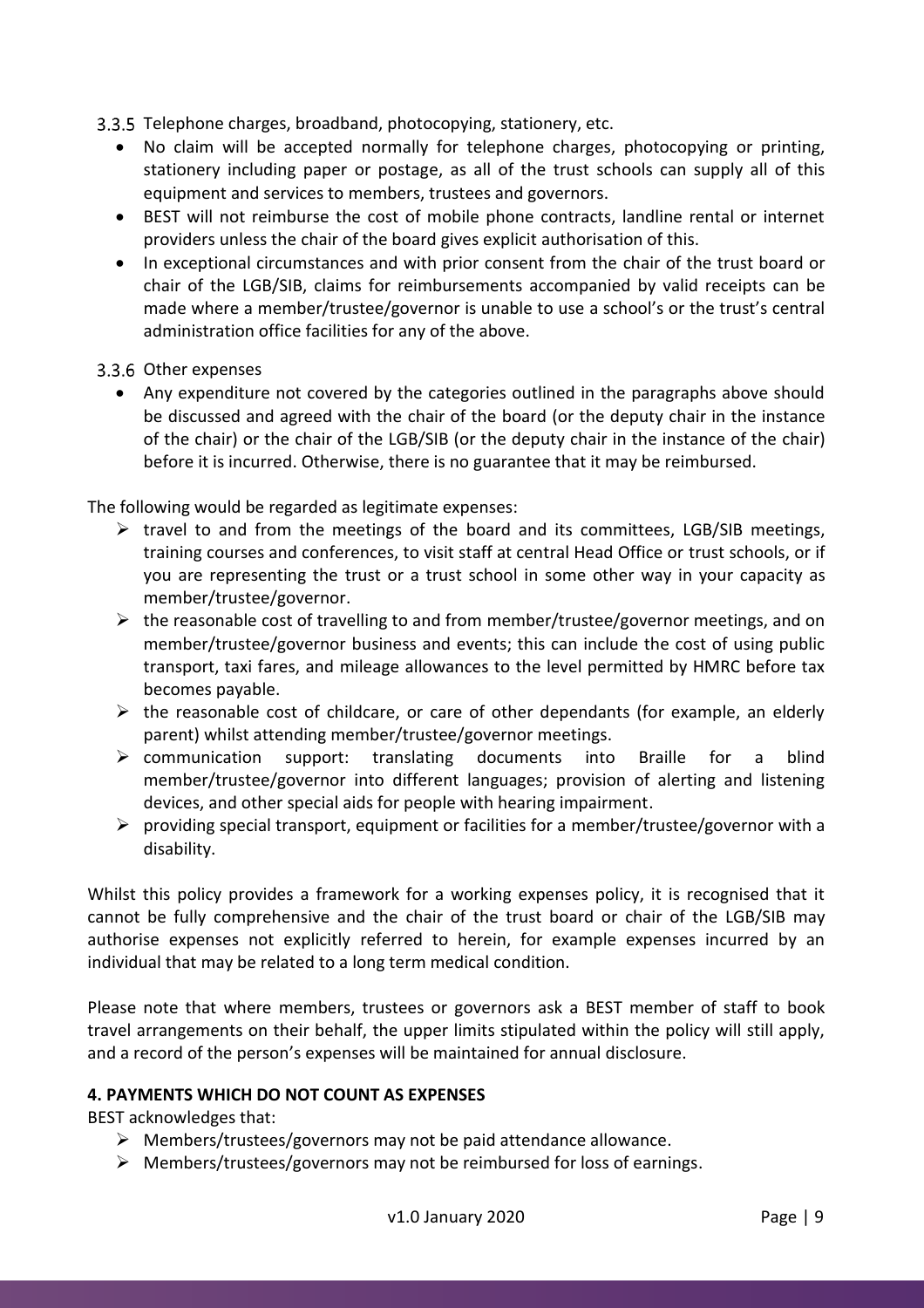Members/trustees/governors are NOT able to receive reimbursement expenses for the following:

- $\triangleright$  Payments for travel costs for spouses or partners who are not participating in the business of the trust.
- $\triangleright$  Payments for private telephone bills for business unrelated to the trust.
- $\triangleright$  Payments for private medical insurance.
- $\triangleright$  Mileage rates above the most mileage rates published by HMRC at the time the expense was incurred.
- $\triangleright$  Parking fines.

NB. This list is not exhaustive and the board of trustees/LGB/SIB may decide to reject other requests for expenses which are excessive, false or unreasonable.

Any member/trustee/governor that attempts to claim expenses which are excessive or false, as outlined above, may be liable to removal from the board of trustees/LGB/SIB and, if the expense has already been reimbursed, may be liable to repay the trust/school for the amount paid.

Reimbursement of members, trustees or governors for purchases they have personally and properly made on behalf of the trust or trust school are not counted as expenses and are accounted for as part of the trust's/school's general expenditure.

## <span id="page-9-0"></span>**5. HOW TO CLAIM**

Members/trustees/governors may claim reimbursement for expenses allowances by completing the Trust Travel and Expenses Claim Form, which are available in the School Office and submitting it to the TFL for member/trustee claims and the relevant School Business Manager/Finance Officer for governors.

Claims will be paid in arrears on a case-by-case basis. Reimbursable costs should be agreed in principle by the CFO of the trust or chair of LGB/SIB before they are incurred.

Members/trustees/governor should claim expenses on a regular monthly basis, unless the amount to be claimed is substantial and/or urgent. This helps us to process your claim more swiftly and to keep an accurate track on spending on the trust and school budgets from which expenses are paid.

Late claims which are not submitted within a term of the expense being incurred may not be reimbursed.

Expenses will be reimbursed on presentation of a completed Trust Travel and Expenses Claim Form, accompanied where appropriate by receipts, travel tickets etc. and along with any business cases where applicable and bank account details for the payment. Where it is a mileage claim then start and finish mileages must be given. The claim form must be properly completed and signed.

Expenses will be paid on provision of a receipt, at the rate set out in the scheme, and will be limited to the amount shown on the receipt. Expense claim items should normally be supported by bills or receipts, except where it is impractical to expect this, for example, where very small amounts are claimed.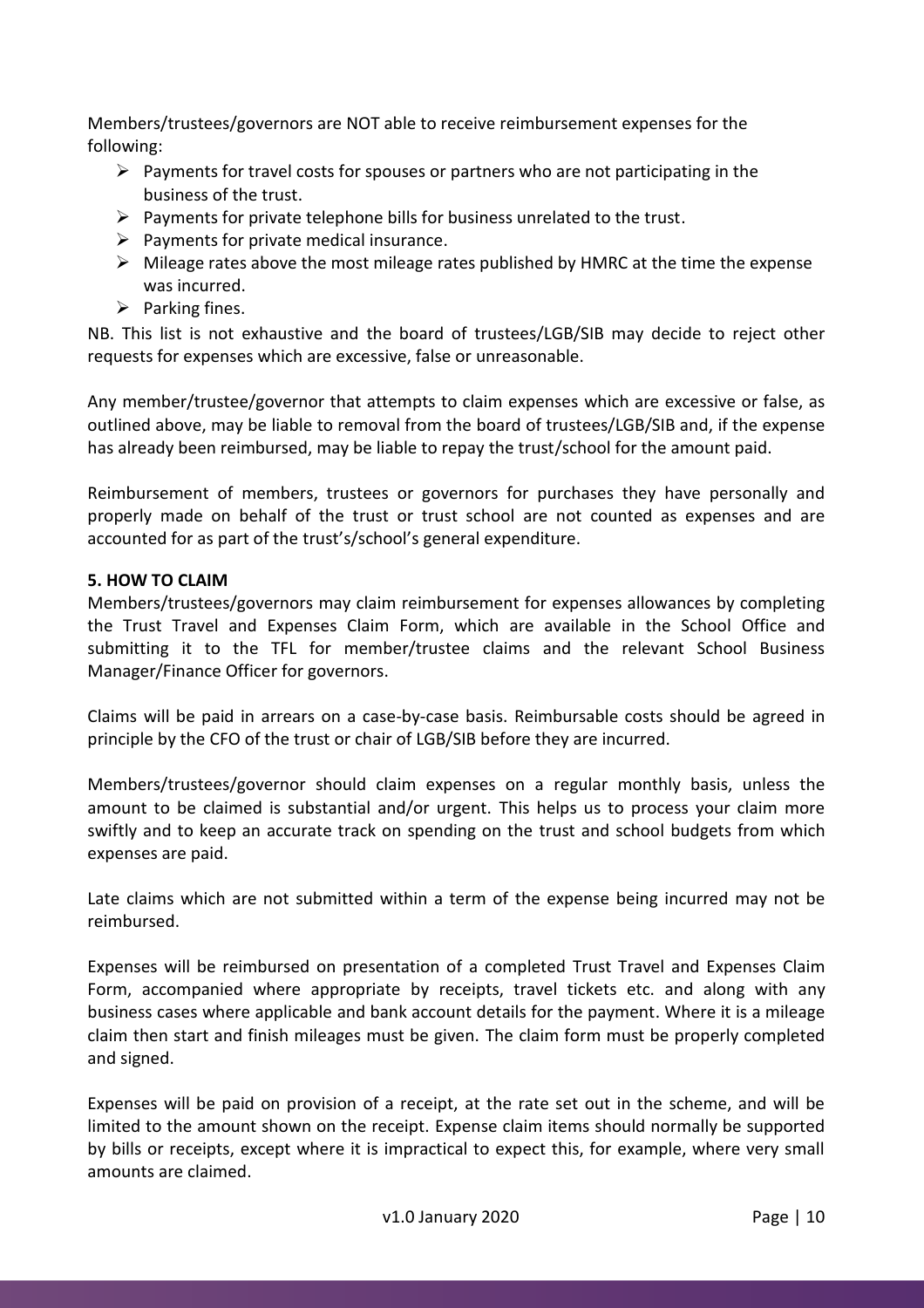A copy of the original VAT receipt from the supplier of the goods / service must be attached to the claim form, except in the case of local bus and tube fares. Expenses without a supporting receipt or adequate explanation may not be reimbursed.

If VAT receipts are not attached to a claim, no payment will be made other than in exceptional circumstances, and the reason for the lack of attaching a receipt must be stated on the claim (e.g. wallet stolen).

Payment will be made by BACS, directly into a bank account. In exceptional circumstances, a cheque may be issued within four weeks from the date on which the claim is submitted.

Member/trustee expenses will be met from the central trust budget. LGB/SIB governor expenses will be met from the relevant school's budget.

Where a business case has been submitted alongside the expense form, the board of trustee's approval (for members/trustees) or the chair of the LGB/SIB (for governors) will be sought prior to payment

The board of trustees will account for all expenses in the trust's accounts; this includes:

- Details of the payments and other benefits to trustees/governors and connected persons.
- Details of the legal authority upon which the payment has been made and the reasoning for it.

The chair of the trust board or chair of the LGB/SIB each trust school (or the deputy chair, where appropriate) may investigate claims that appear excessive or inconsistent.

All claims will be subject to an independent audit. If claims appear to be too frequent or excessive, the CFO may ask for further details.

## <span id="page-10-0"></span>**6. AUTHORISATION OF CLAIMS**

## <span id="page-10-1"></span>6.1 Members/trustees

Completeness and eligibility checks on all submitted claim forms will be completed by the TFL, prior to authorisation being sought. In order to prevent delays in payment, once validated and verified, all expense claim forms will be sent electronically to the appropriate person(s) for authorisation and will be kept on record by the TFL.

Claims that meet the criteria of this policy and do not exceed £50 will be authorised for payment by the CFO and/or CEO.

Claims over £50 or where receipts are not available will be authorised by the chair of board of trustees. Such authorisation may be given electronically provided the claim has been seen by the chair. In the case of a claim from the chair of board, authorisation will be provided by the CEO.

Claims submitted by trustees who are also staff members, including the CEO, for expenses incurred solely in their role as a trustee must be authorised by the chair of trustees. Such authorisation may be given electronically provided the claim form, including original receipts has been seen by the chair.